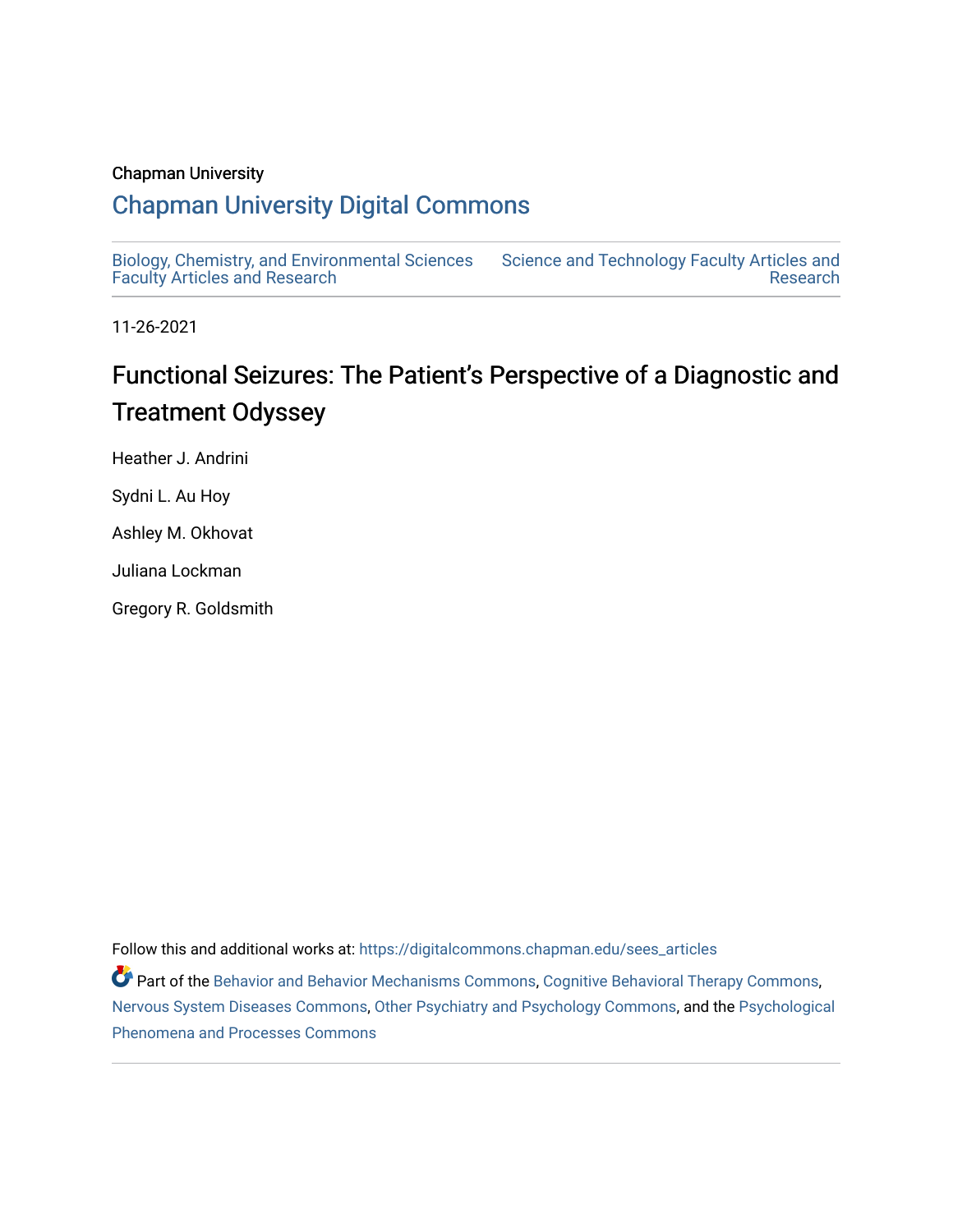### Functional Seizures: The Patient's Perspective of a Diagnostic and Treatment **Odyssey**

### **Comments**

This article was originally published in Epilepsy & Behavior Reports, volume 17, in 2022. [https://doi.org/](https://doi.org/10.1016/j.ebr.2021.100509) [10.1016/j.ebr.2021.100509](https://doi.org/10.1016/j.ebr.2021.100509) 

### Creative Commons License



This work is licensed under a [Creative Commons Attribution-Noncommercial-No Derivative Works 4.0](https://creativecommons.org/licenses/by-nc-nd/4.0/) [License](https://creativecommons.org/licenses/by-nc-nd/4.0/).

Copyright The authors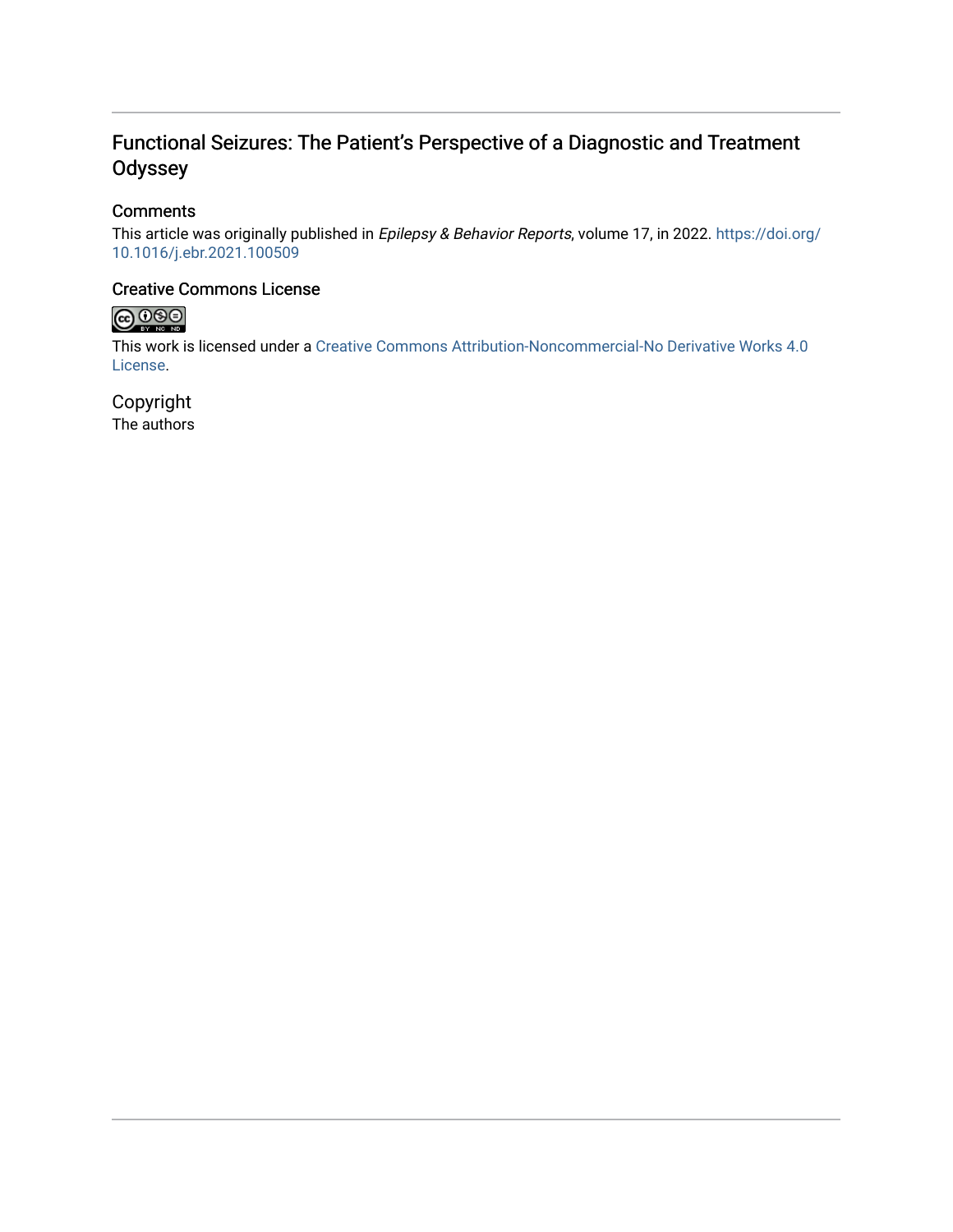[Epilepsy & Behavior Reports 17 \(2022\) 100509](https://doi.org/10.1016/j.ebr.2021.100509)

Case Report

# Epilepsy & Behavior Reports

journal homepage: [www.elsevier.com/locate/ebcr](http://www.elsevier.com/locate/ebcr)

# Functional seizures: The patient's perspective of a diagnostic and treatment odyssey

Heather J. Andrini <sup>a, 1</sup>, Sydni L. Au Hoy <sup>a, 1</sup>, Ashley M. Okhovat <sup>a, 1</sup>, Juliana Lockman <sup>b</sup>, Gregory R. Goldsmith <sup>a,\*</sup>

<sup>a</sup> Schmid College of Science and Technology, Chapman University, Orange, CA 92866, United States <sup>b</sup> Department of Psychiatry & Behavioral Sciences, Stanford University School of Medicine, Stanford, CA 94305, United States

#### article info

Article history: Received 15 September 2021 Revised 16 November 2021 Accepted 21 November 2021 Available online 26 November 2021

Keywords: Cognitive behavior therapy **CBT** Conversion disorder Functional neurological disorder FND Psychogenic nonepileptic seizures PNES

#### ABSTRACT

Functional seizures can be challenging to properly diagnose, often leading to delays in treatment. The etiology of functional seizures is multifactorial, with psychological factors identified in many, but not all cases. Misdiagnosis may occur due to clinical features mimicking other medical conditions. Once a correct diagnosis is reached, delivery of definitive, evidence-based treatment may be challenging due to limited availability of specialized resources. Research shows psychological education and cognitive behavioral therapy (CBT) have the greatest efficacy. However, individual differences, including acceptance of the diagnosis, therapeutic alliance, duration of symptoms, comorbidities, and access to care may influence outcomes. There is a critical need for reports that can help identify barriers to effective diagnosis and treatment. We present the diagnosis and treatment of a woman who visited the emergency room after an attack of predominant left-sided paralysis, speech dysfunction and altered awareness. Following multiple daily episodes and visits to multiple medical practitioners, testing led to a diagnosis of functional seizures. While the patient was recommended to undergo a variety of therapeutic interventions, including CBT, she ultimately terminated treatment. In a subsequent interview, the patient revealed her personal experience with perceived limitations of acute management strategies. We explore the complexities of diagnosing and treating individuals with functional seizures.

 2021 The Authors. Published by Elsevier Inc. This is an open access article under the CC BY-NC-ND license (<http://creativecommons.org/licenses/by-nc-nd/4.0/>).

#### 1. Introduction

Functional seizures, described in the Diagnostic and Statistical Manual, 5th edition as Psychogenic Non-epileptic Seizures (PNES), are a symptom of Functional Neurologic Disorder (FND), which is also referred to as a conversion disorder [\[1\].](#page-6-0) They are characterized by transient seizure-like symptoms and can be challenging to diagnose and treat.

The condition can be clinically mistaken for epileptic seizures, resulting in misdiagnosis [\[2,3\].](#page-6-0) Due to this, there is great variability in estimates of the prevalence of functional seizures in the general population, ranging from 2 to 33 individuals per 100,000 [\[4\].](#page-6-0) Though studies are limited, cognitive behavioral therapy (CBT) and psychoeducation show the best evidence for treatment of functional seizures  $[5-10]$ . When accurately diagnosed and properly treated, patients with functional seizures often have good outcomes [\[11\].](#page-6-0)

One approach to improving our ability to diagnose and treat functional seizures is to leverage the patient's experiential perspective to better understand the challenges they faced. By exploring the diagnosis of functional seizures from the patient's point of view, methods for improving doctor-patient communication could be identified [\[12\].](#page-6-0) However, such an approach is relatively uncommon. For example, we performed a literature review of Epilepsy and Behavior, Epilepsy and Behavior Reports, and Epilepsy and Behavior Case Reports for all articles written on ''psychogenic non-epileptic seizures," or ''psychogenic nonepileptic seizures," or ''functional seizures," or ''functional neurological disorder" between 2000 and 2020. Among these articles (393), we identified only 8 (2%) that included interviews providing the patient perspective on some aspect of their diagnosis or treatment [\[13–20\].](#page-6-0)

Here, we describe the process of diagnosis and treatment for a patient with functional seizures and contextualize it using a qualitative interview with the patient. Our case study provides insight into obstacles that can arise even when significant resources are brought to bear in diagnosis and treatment of this condition and the role of proper psychological education in achieving better outcomes for patients with functional seizures.



Epilepsy<br>& Behavior



<sup>⇑</sup> Corresponding author at: One University Drive, Schmid College of Science and Technology, Chapman University, Orange, CA 92866, United States.

E-mail address: [goldsmith@chapman.edu](mailto:goldsmith@chapman.edu) (G.R. Goldsmith).

<sup>&</sup>lt;sup>1</sup> Authors contributed equally.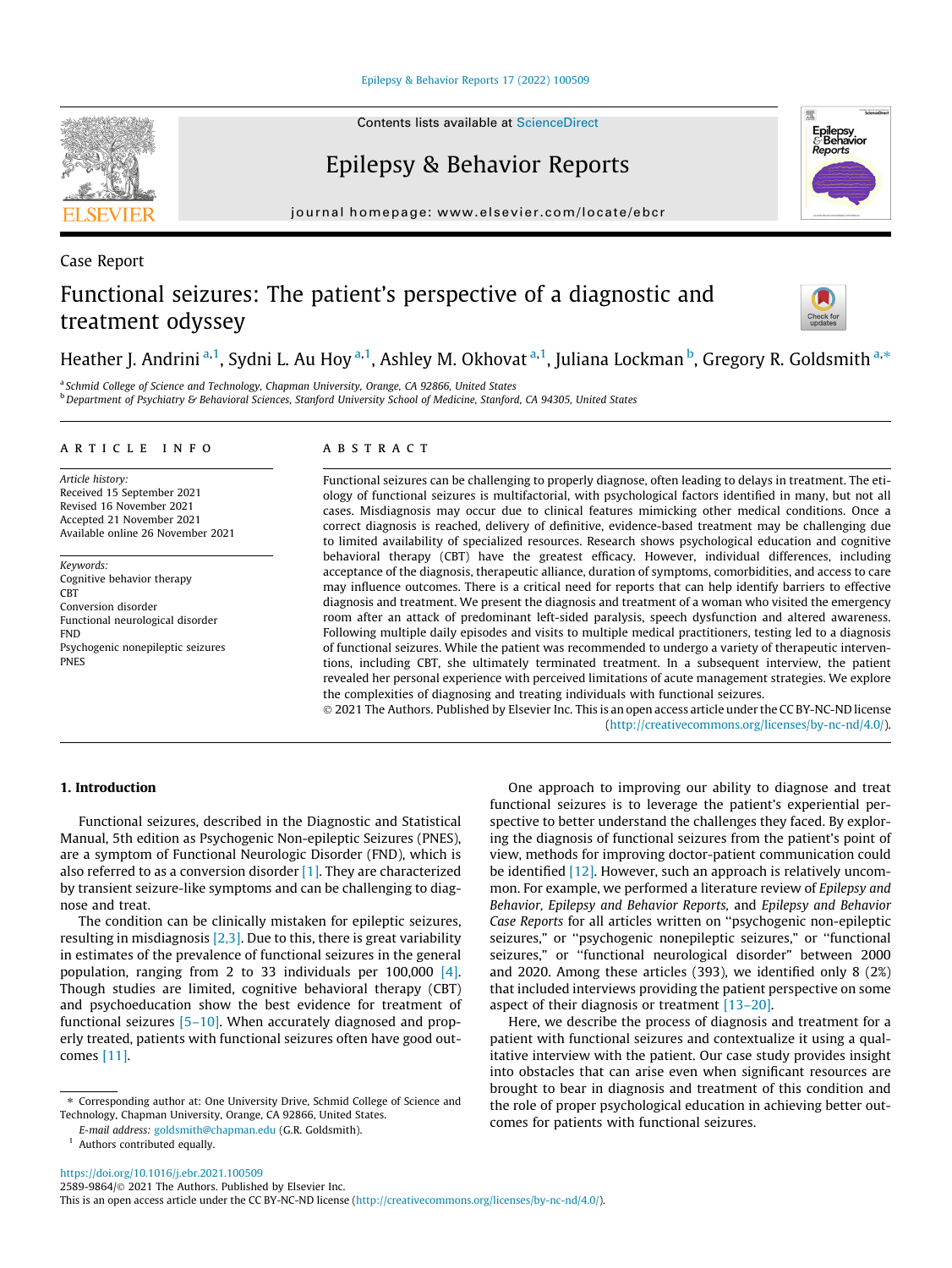#### 2. Narrative of case history

We detail the pathway to diagnosis for a 44-year-old woman who was rushed to an emergency department following an acute onset of altered consciousness on February 11th [\(Fig. 1\)](#page-4-0). The event began as a sudden ''wave of exhaustion" while attending a social event. Numbness began on the left side of her face, corresponding with an inability to speak. Sensory changes subsequently spread to her left arm, then to her left leg. Since she was alert and her right hand was unaffected, she communicated her symptoms via text messages on the way to the medical center. Upon arrival, she was immediately treated with lorazepam, haloperidol, corticosteroids, and diphenhydramine. Haloperidol and steroids (Solu-Medrol) were administered empirically to relieve her symptoms because the patient shared her recollection of having received the medication during a similar event 23 years prior. Subsequently, both a computerized tomography (CT) scan and a CT angiogram of the brain were conducted and noted to be unremarkable. The patient gradually returned to baseline over the course of 45 min. She was monitored for a few more hours in stable condition with normal vitals and then discharged once able to ambulate freely. The patient had no history of substance abuse or diagnosed mental illness. The diagnosis was unclear, with the clinical suspicion of a "stroke or transient ischemic attack (TIA)." No medications were recommended on discharge.

Ten days later, she was readmitted to the same medical center following a second, nearly identical, but less severe episode that occurred while shopping. During her admission, a brain MRI with and without contrast was performed, along with labs including basic metabolic panel and complete blood count with differential. All studies were unremarkable. She was treated with lorazepam, haloperidol, and diphenhydramine again due to correlation with symptom relief during the previous episode. Based on the updated evaluation, stroke, TIA, and Bell's Palsy were ruled out.

The following day, the patient was referred to a neurologist for a consultation to exclude a diagnosis of epilepsy. The evaluation consisted of a brain MRI (with and without contrast), brain CT, and CT angiogram, which were all found again to be unremarkable. The neurologist concluded his evaluation with a diagnosis of complex migraines.

The next month, she visited another medical center for evaluation. Her diagnosis was specified as intractable hemiplegic migraine without status migrainosus with associated insomnia. She was advised to continue lamotrigine, which had been prescribed after her second episode. She was also provided haloperidol upon request, due to this medication having been previously associated with symptom relief. Amitriptyline was also prescribed. An electroencephalogram (EEG) was completed during an asymptomatic time and it was found to be unremarkable for abnormality.

Event frequency rose from two to three per day at initial presentation to 20 per day, lasting between 5 and 45 min over approximately one month's time (as may be considered consistent with PNES status [\[21\]](#page-6-0)). She was instructed to switch anticonvulsant medication from lamotrigine to levetiracetam. Levetiracetam was subsequently replaced with divalproex. Though medication changes were made empirically, the patient did not have any tongue biting, urinary incontinence, or persistent encephalopathy to suggest status epilepticus due to epileptic, rather than functional seizures.

Due to the worsening clinical picture, the patient underwent another full evaluation at a third medical center. At this point, her symptoms changed from being unilateral to full-body paralysis. They became preceded by unresponsiveness rather than sensory changes. Episodes were described in the records as ''prolonged diffuse atonia" with absence of postictal state or amnesia. Continuous video-EEG was performed and captured several typical events, interpreted as ''PNES and paralysis migraines." All neurologic examinations and laboratory results were reported as normal with exception of low creatinine levels. During this visit, the patient's husband corroborated increased levels of family stress over the prior two to three months due to her brother going missing in a foreign country, a friend being diagnosed with brain cancer, and stress with in-laws.

After a diagnosis recorded in the medical records as ''functional stereotypic spells," all antiseizure medications and haloperidol were discontinued. However, clinicians indicated an inability to completely exclude epilepsy based on the evaluation. The patient was discharged with a recommendation for ''multimodal therapies, including physical therapy and CBT." Physical therapy was initiated per her neurologist's recommendation to address the paresthesia, vertigo, neck and back pain that resulted after the episodes.

Beginning on March 13th, the patient began physical therapy. Sessions continued for a duration of three months with a total of 21 visits. The patient was educated on and encouraged to complete a home exercise program and relaxation techniques. At some point, cyclobenzaprine was prescribed to alleviate pain and stiffness from muscle spasms. She consistently reported that the pain severely worsened after each episode but was alleviated with massage. By the end of three months, the patient reported an increased ability to control episodes, with lower frequency and duration. She was no longer having them while standing or moving.

On March 14th, after speaking with a family member about pain management, the patient began acupuncture sessions for neck and back pain. The acupuncture sessions were intended to promote relaxation and reduce stress and anxiety. However, the patient stopped attending after seven sessions due to perceiving no significant progress in managing episodes.

The patient returned to her neurologist on April 6th for an evaluation of functional seizures (described as PNES in the medical records). During the visit, she experienced one episode, which began as pressure in her head and numbness in her face. The neurologist reported that the episode lasted four and a half minutes. No movement was observed aside from "facial twitching," which was not noted as an occurrence with previous episodes. The patient was referred to a hypnotherapist by her neurologist for management of episodes. There were no records to confirm attending or any progress during hypnotherapy.

On April 17th, the patient reported an overall increase in the frequency of episodes but a decrease in duration of each episode and that her vertigo had resolved. She reported engaging in more independent activities for short periods of time. During one of her last visits, the patient experienced a longer spell, lasting 30 min, which was thought to be correlated with encountering a close friend she had not seen for a long time. The patient did not continue physical therapy after June 7th and was temporarily out of the country.

From May through June 3rd, the patient attended six biofeedback sessions, although whether or not this was recommended by a doctor is unknown. Despite an increase in sleep duration, the patient reported that biofeedback psychotherapy appeared to be causing intense fatigue, to the point where she was unable to complete daily tasks. She stopped attending these sessions due to this intense fatigue.

The patient visited a fourth medical center for re-evaluation of her condition on June 20th. During the visit, a neurologist observed an episode and again confirmed her episodes were not epileptic and could not be traced back to an organic cause. Ultimately, her diagnosis changed specifically to functional seizures for the first time. Medical records indicate that the diagnosis was explained to the patient and the patient indicated that they understood;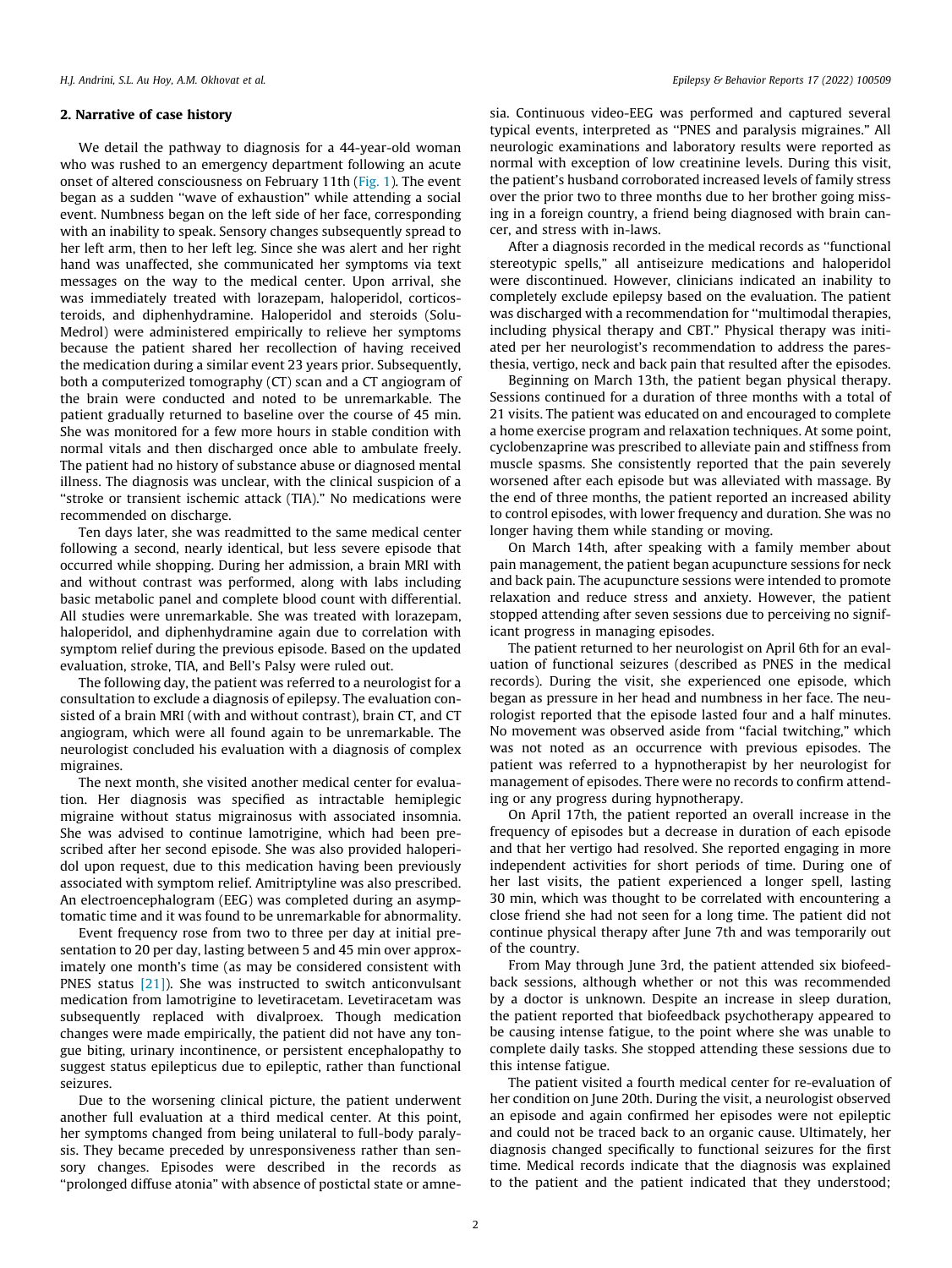<span id="page-4-0"></span>

Fig. 1. The timeline for diagnosis and treatment of a patient's functional seizures over the course of five months. Here, we adopt the language of psychogenic nonepileptic seizures (PNES) used in the medical records.

there are no additional written records of the patient's response to the diagnosis.

CBT was the last known treatment this patient pursued, beginning on August 15th for three sessions and ending on August 28th. This treatment was recommended by a prior ER physician. The CBT therapist acknowledged the patient's missing brother (resolved) and close friend's brain cancer diagnosis to be significant stressors and potential precipitators for functional seizures. The medical records from the CBT therapist were also the first and only to note that the patient's mother experienced anxiety and depression associated with spousal infidelity and being bitten by a dog when the patient was 15 years old. No prior history of therapy was indicated. During the second session, the CBT therapist explained functional seizures episodes as a ''conversion disorder" and that the focus was on accepting and integrating the condition into the patient's life. A plan to reintroduce hypnotherapy and introduce breathing techniques to manage the episodes was initiated. However, the patient stopped attending CBT after the third session and ceased all other treatments as well.

### 3. Interview

To understand the patient's perspective on her diagnosis of functional seizures and treatment, we pursued a structured remote audiovisual interview. This interview was conducted four years after the diagnosis. The patient was asked about her understanding of functional seizures as a diagnosis when delivered by medical providers, her experiences with a diverse set of treatments and her perspective on how to care for individuals with functional seizures.

As a result of uncertainty surrounding the prognosis, the patient expressed feeling more fearful than relieved upon receiving functional seizures as a diagnosis (N.B., the patient referred to her diag-

nosis as ''PNES" in the interview, rather than functional seizures). She explained that the diagnoses changed with each medical provider and she felt ''there [was] nothing [she] could do [...] It was scary," and that it was terrifying to be told that most medical providers have limited experience with functional seizure patients. Additionally, she does not recall being provided with resources for how to cope with functional seizures or instruction on lifestyle management, further compounding her initial fear of living with the disorder. The patient was informed that there were no medications available to treat functional seizures. At the same time, discussion of the rationale for psychotherapy for functional seizures was lacking. An overall lack of understanding led to a disconnect between the patient's own goals for managing the condition and definitive care.

CBT sessions encouraged relaxation techniques, but these paradoxically caused increased stress and anxiety. She did not understand how the techniques directly contributed to relieving her functional seizures. Similarly, the patient was engaged in discussion of past traumatic events but did not understand how they related to the manifestation of functional seizures. The disconnect between the patient's conceptualization of functional seizures and the therapeutic objectives appeared to be the single most important miscommunication during this patient's pursuit of treatment.

The patient was discouraged by the experience of not feeling validated by providers for how terrifying it was to experience an episode. She was referred to a number of different treatments intended to help the episodes, but she felt that none of the healthcare professionals were experienced enough with functional seizures to help her. She stated that she had ''talked to many therapists who wanted to see her but really did not have any experience," leaving her feeling at a loss for what to do.

Ultimately, the patient felt that none of the treatments provided lasting progress and ceased pursuing them after less than seven months. Despite this, she stated that she is currently maintaining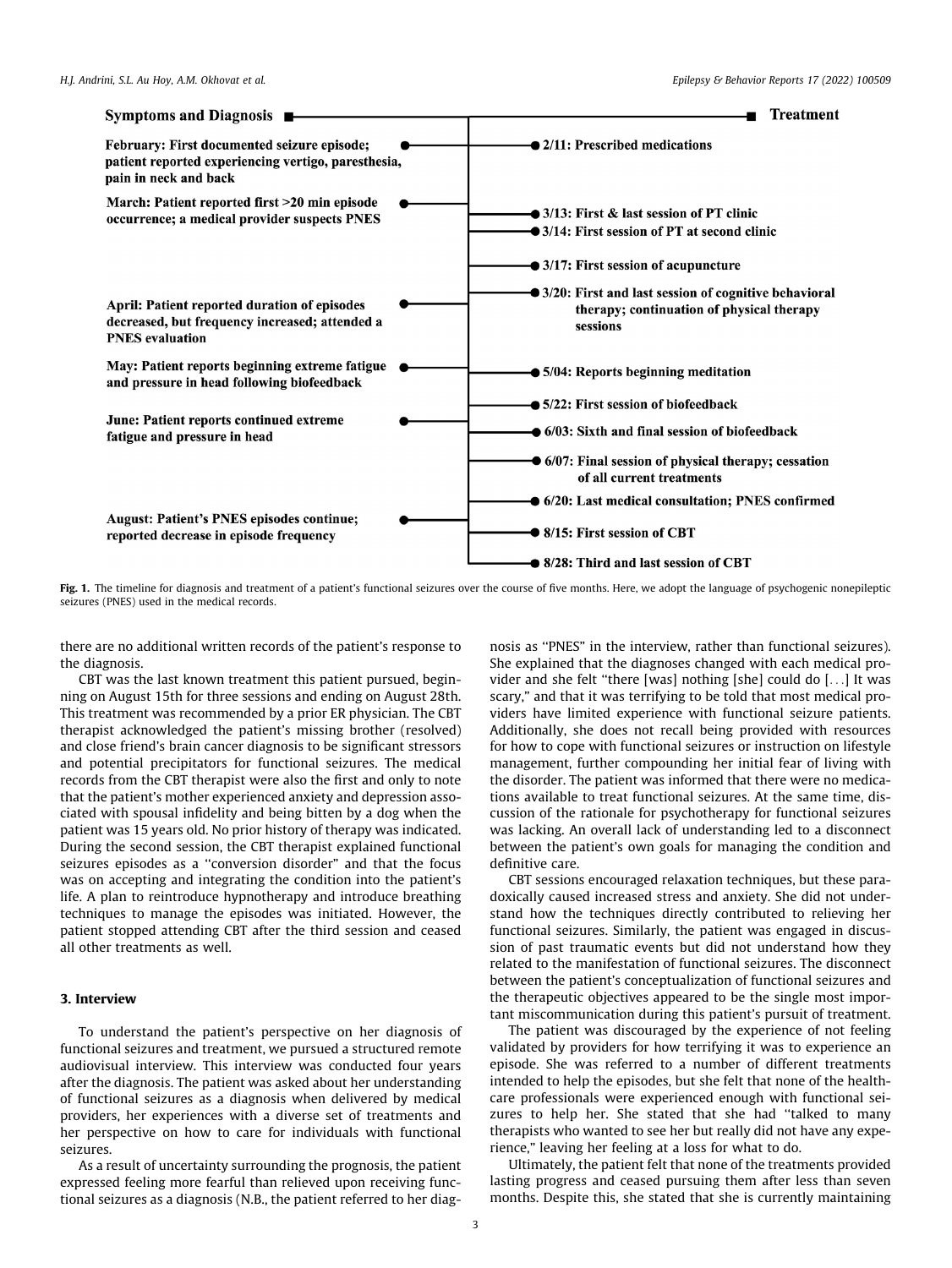a nearly normal lifestyle because she is able to predict the onset of episodes. She uses feelings of sudden exhaustion as a cue to either stop all physical activity and sit down or increase movement until the exhaustion passes. A recent back injury has also seemingly correlated with an overall absence of functional seizures. Rather than professional treatment, the patient believes personally exploring changes in lifestyle has contributed the most to recovery. Decreasing work duties and daily responsibilities has also reduced stress and correlated with decreased the frequency and duration of episodes.

With respect to the patient's perspective on how to care for individuals with functional seizures, the patient attributes most of her functional seizure episode management to self-directed learning about the triggers and warning cues for when episodes will occur. The patient would advise others with functional seizures to "listen to [their] body [...] understand [their] body, learn [their] body, and move if [they] don't want to get an attack." Individuals with functional seizures may require significant lifestyle adjustments considering how the frequency and duration of episodes may impact daily routines. Lastly, the patient believes widespread education on functional seizures within the general population and increased awareness among medical providers will better assist individuals who have functional seizures. In the future, she hopes patients are able to receive more resources and information about how to manage episodes.

#### 4. Discussion

Medical practitioners specializing in functional seizures are often challenging to identify and are not universally accessible. Patients may not have adequate resources to obtain the professional expertise and testing commonly used to distinguish between functional seizures and epileptic seizures [\[5\]](#page-6-0). On average, there is a seven-year time period between the first onset of functional seizures and a definitive diagnosis [\[5,22\].](#page-6-0) This is particularly important, as patients with an earlier diagnosis tend to have a better prognosis [\[23\]](#page-6-0). In this case, the patient received an unusually rapid diagnosis. The time between the first episode and the functional seizures diagnosis was less than five months. There was also access to an urban medical center with extensive resources (e.g., EEG, on-call neurologist) and a variety of treatment methods. However, a rapid and accurate diagnosis does not always guarantee that treatment goals will be attained.

A patient's emotional response to a diagnosis of functional seizures may predict the patient's outcome  $[12]$ . For those initially misdiagnosed with epileptic seizures, a sudden change in diagnosis to functional seizures, classified as a mental health disorder, may result in the patient's denial of the final diagnosis and worsened symptoms [\[14\].](#page-6-0) Diagnosis of this condition is often a very emotional experience, therefore the explanation of the disorder and support rendered by others can impact the likelihood of diagnosis acceptance [\[12\].](#page-6-0) In contrast, not accepting the diagnosis can reduce chances that the patient will seek and buy-in to treatment [\[12\].](#page-6-0) In this case, the patient accepted the diagnosis, perhaps without fully understanding it. She attended some CBT sessions to address the condition, although she reported feeling confused and at a loss for how to manage her episodes throughout treatment.

Even if patients accept their diagnosis, other obstacles arise due to a lack of understanding of the condition as a whole [\[24\]](#page-6-0). Healthcare staff may also have misconceptions about functional seizures. For example, functional seizures patients are perceived to have more control over their condition than people with epilepsy [\[24\].](#page-6-0) As a result, functional seizures patients may worry about others thinking they are feigning illness and as a result may feel that they are not being taken seriously by healthcare professionals [\[24,25\].](#page-6-0)

Furthermore, the causes of the symptoms experienced by patients are not always agreed upon between medical providers and patients [\[14,26\].](#page-6-0) Some doctors believe the symptoms are a manifestation of the patient's mental illness or distress, while patients believe the cause is mostly physical [\[14\].](#page-6-0) This patient experienced rapid changes in diagnosis and differing opinions with each medical practitioner, who contributed to her initial fear and lasting confusion about the condition. Therefore, she did not feel her condition was well understood, as she did not feel she received specific guidance to manage her functional seizures. In this case, the therapeutic alliance failed, consequently influencing her decision to discontinue treatment.

The first step in triaging patients with functional seizures to initiate treatment is to conduct a formal psychiatric assessment by an expert in the field. Though individual neuropsychiatric factors may ultimately determine best treatment, modalities such as CBT show promise for PNES and/or secondary mental health measures [\[8,27,28\]](#page-6-0). The treatment of functional seizures usually takes months because of the time it takes for the patient to finally come to terms and accept their condition [\[29\]](#page-6-0). Studies have shown that episodes can cease in many patients without treatment within 3– 6 months [\[7,30\]](#page-6-0). In this case, referral to definitive, evidence-based care was delayed after diagnosis, after the patient spent significant efforts pursuing alternative therapies. Ultimately, she did not feel that her treatment was responsive to her needs and in less than 8 months ceased pursuing therapy. Her case illustrates the value of having continuity with a provider who takes ownership of the overall treatment plan for functional seizures. This is ideal for triaging to appropriate care, assessing outcomes and working through the patient's conceptualization of the condition [\[12\].](#page-6-0)

It would appear that there was a communication breakdown between clinicians and the patient relative to (a) identifying the reasons for treatment with a particular form of therapy (e.g., explaining the relevance of processing past trauma), (b) providing a reasonable expectation of the treatment course and timeline and (c) providing practical strategies to manage the distress associated with events themselves. Many mental health conditions, including PTSD and panic disorder are ideally first treated via a ''top-down" approach [\[31\]](#page-6-0). As such, patients are empowered with skills to stabilize distressing symptoms in preparation for potentially processing more challenging material if needed. During the interview several years later, the patient continued to express that discussion of past events in CBT felt irrelevant, despite concern by providers that they may be linked [\[32\].](#page-6-0) Notably, she stated ''all he talked about was about my life and my family and my relationships and my work, but it wasn't really dealing with what I'm going through. [...] I felt that I could be a better therapist for myself because I felt there was no connection. They had no idea. They were treating it as a normal therapy session and that wasn't what I needed, so I stopped." Patients who cannot correlate stressors to their condition may have a reduced ability to identify with their diagnosis of functional seizures [\[12,14\].](#page-6-0) Thus, it appears that lack of understanding between this patient and the medical practitioners presented the most significant barrier to pursuing effective treatment and progress for resolving her functional seizures.

#### 5. Conclusion

Despite a relatively rapid diagnosis of functional seizures, general acceptance of the diagnosis and willingness to pursue the treatments that were recommended by her healthcare team, the patient's condition did not resolve. In this case, lack of transparency around the goals and purpose of therapy made it challenging for the patient to see them as relevant for her situation. The primary barrier appeared to be a mismatch between treatment